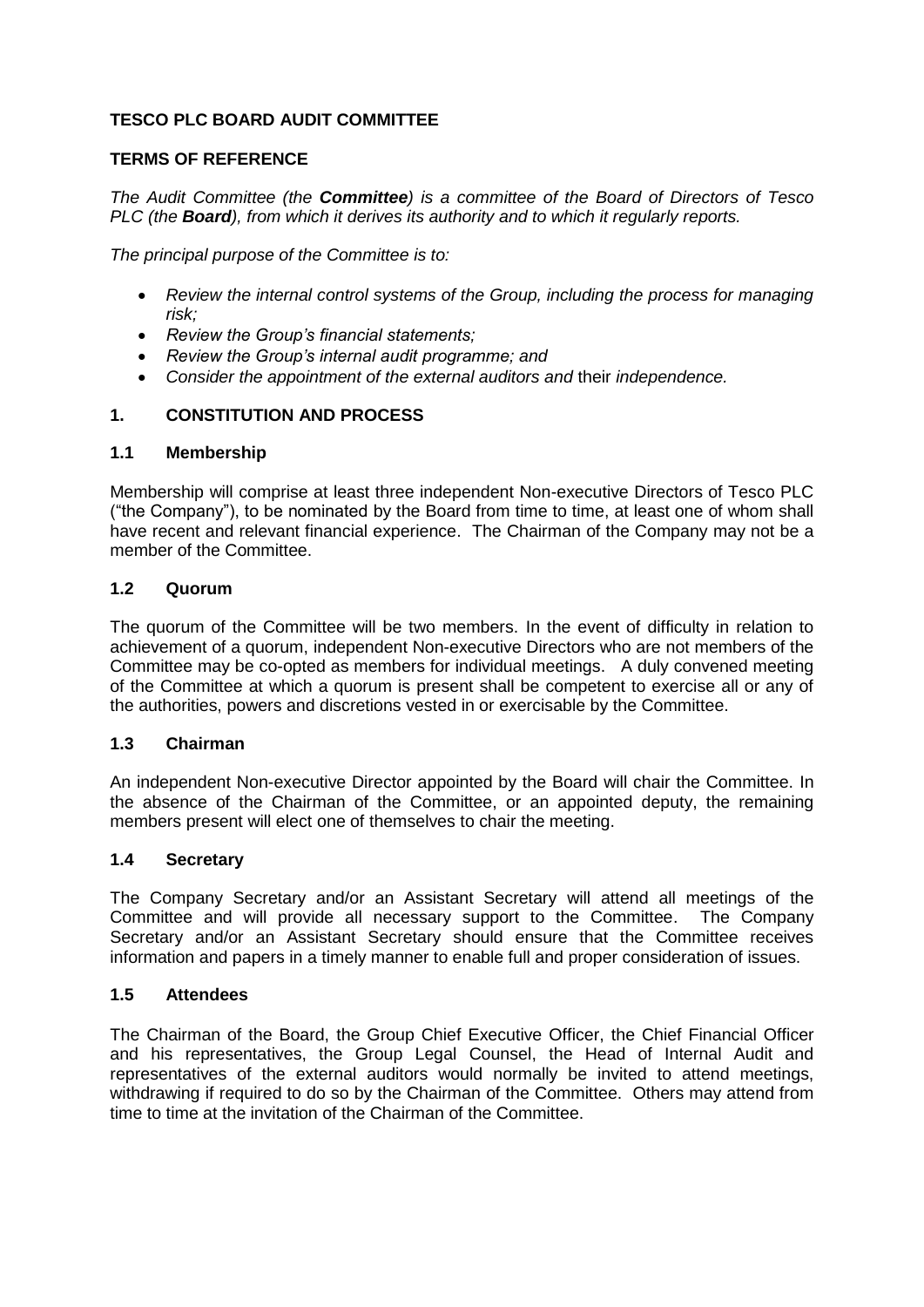## **1.6 Meetings**

The Committee will normally meet five times a year. Two of those meetings will coincide with the Group's half-year and full-year results. Ad hoc meetings may also be held.

The Chairman or any member of the Committee or the Company Secretary may convene a meeting of the Committee at any time on reasonable notice to consider any matter falling within these Terms of Reference.

At least once a year the Committee will meet privately with (i) the external auditors; and (ii) the Head of Internal Audit.

## **1.7 Minutes and Reporting**

The minutes of each meeting will be distributed to all directors and attendees as appropriate, taking into account any conflicts of interest which may exist. Reports will be made to the Board following each meeting of the Committee by the Chairman of that meeting in accordance with paragraph 4 below.

## **1.8 Disclosure**

The membership of the Committee and a description of its duties and activities during the year will be disclosed in the Annual Report of the Company. The Chairman of the Committee, or a deputy chosen from its membership, will be available at the Annual General Meeting of the Company to answer questions which relate to the work of the Committee.

### **1.9 Training**

The Committee will make a suitable induction process available to new members of the Committee via the Company Secretary and, for existing members, will make available ongoing training where appropriate and as discussed with the Committee.

#### **1.10 Committee self-assessment**

The Committee will conduct an annual self-assessment of its performance and effectiveness, including its Terms of Reference, and report conclusions and recommendations to the Board.

## **2. SCOPE OF AUTHORITY**

The Committee is a committee of the Board to which it will report on a regular basis. The Committee is concerned with the business of the entire Group and its authority extends to all relevant matters relating to Tesco PLC and its business units and subsidiaries.

The Committee has authority to investigate any matters within its responsibilities and to obtain such information as it may require from any director, officer or employee of the Group and may call any director, officer or employee of the Group to attend any meeting of the Committee as and when required.

The Committee has authority to obtain outside legal or other independent professional advice at the Company's expense and to secure the attendance of outsiders with relevant experience and expertise as necessary. The Committee will have the right to commission studies and any other relevant market data, at reasonable cost to the Company, which it considers necessary in the performance of its duties.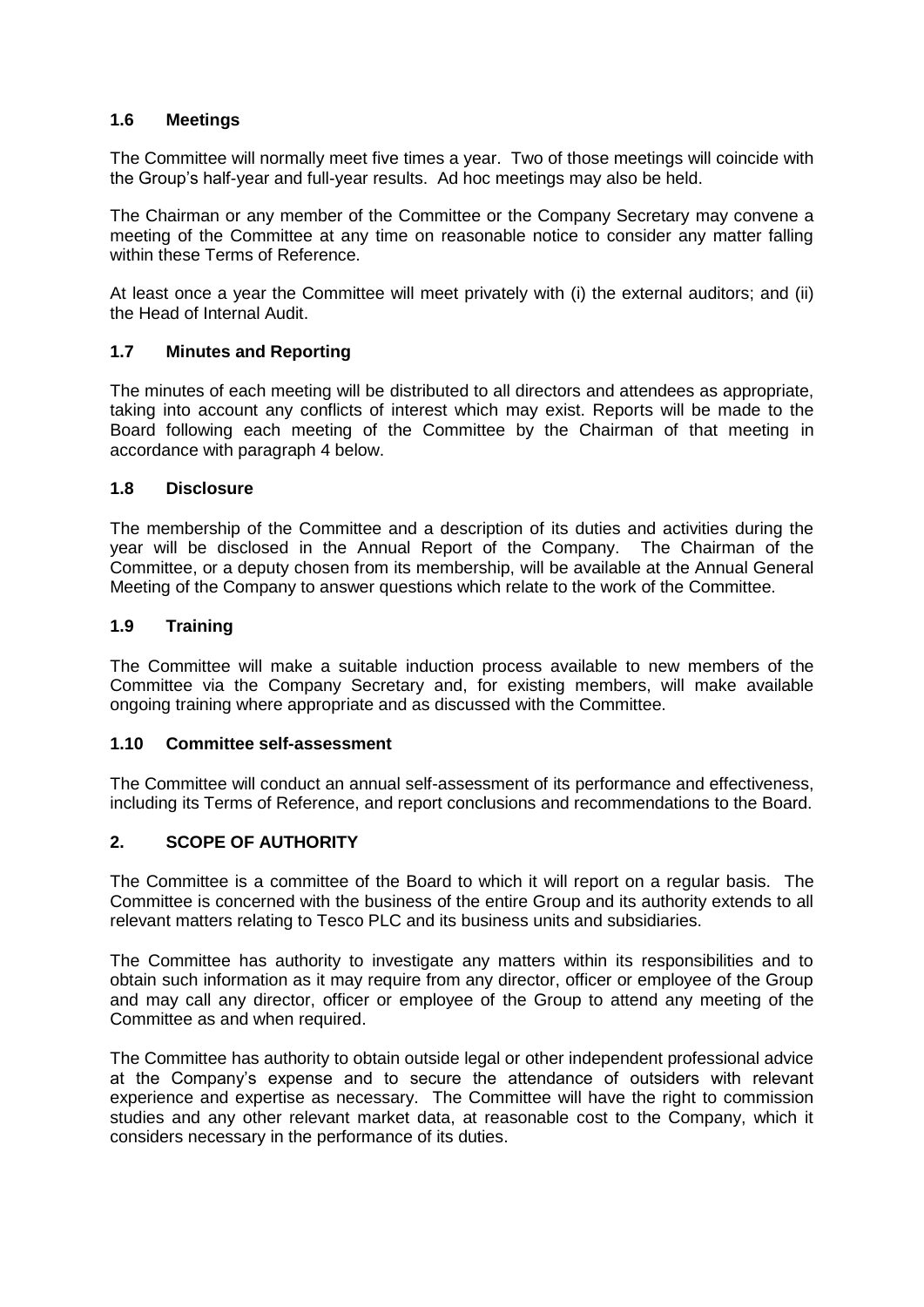# **3. RESPONSIBILITIES OF THE COMMITTEE**

In carrying out their responsibilities, Committee members must act in accordance with the statement of Directors' Duties set out in Sections 171-177 of the Companies Act 2006 and the UK Corporate Governance Code.

The responsibilities of the Committee will be:

- 3.1 to consider the appointment of the external auditor, and assess independence of the external auditor, ensuring that key partners are rotated at appropriate intervals;
- 3.2 to recommend the audit fee to the Board and pre-approve any fees in respect of nonaudit services provided by the external auditors, subject to permitted levels established by the Committee and to ensure that the provision of non-audit services does not impair the external auditors' independence or objectivity;
- 3.3 to discuss with the external auditors before the audit commences, the nature and scope of the audit and to review the auditors' quality control procedures and steps taken by the auditor to respond to changes in regulatory and other requirements;
- 3.4 to oversee the process for selecting the external auditor and make appropriate recommendations through the Board to the shareholders to consider at the AGM;
- 3.5 to review, and challenge where necessary, the actions and judgements of management, in relation to the interim and annual financial statements before submission to the Board, paying particular attention to:-
	- (i) critical accounting policies and practices, and any changes in them;
	- (ii) decisions requiring a major element of judgement;
	- (iii) the extent to which the financial statements are affected by any unusual transactions in the year and how they are disclosed;
	- (iv) the clarity of disclosures;
	- (v) significant adjustments resulting from the audit;
	- (vi) the Going Concern assumption;
	- (vii) compliance with accounting standards;
	- (viii) compliance with Stock Exchange and other legal requirements;
	- (ix) reviewing the company statement's on internal control systems and risk management prior to endorsement by the Board;
- 3.6 to monitor the integrity of the financial statements of the Company and any formal announcements relating to the Company's financial performance, reviewing and reporting to the Board on significant financial reporting issues and judgements which they contain, having regard to matters communicated to it by the external auditors;
- 3.7 to provide advice to the Board, where requested, on whether the annual report and financial statements, taken as a whole, is fair, balanced and understandable and provides the information necessary for shareholders to assess the company's performance, business model and strategy;
- 3.8 to discuss problems and reservations arising from the interim and final audits and any matters the auditors may wish to discuss (in the absence of management, where necessary);
- 3.9 to review the external auditor's management letter and management response;
- 3.10 to review the internal control systems of the Group, including the process for managing risk;
- 3.11 to review formally the effectiveness of the external and internal audit processes;